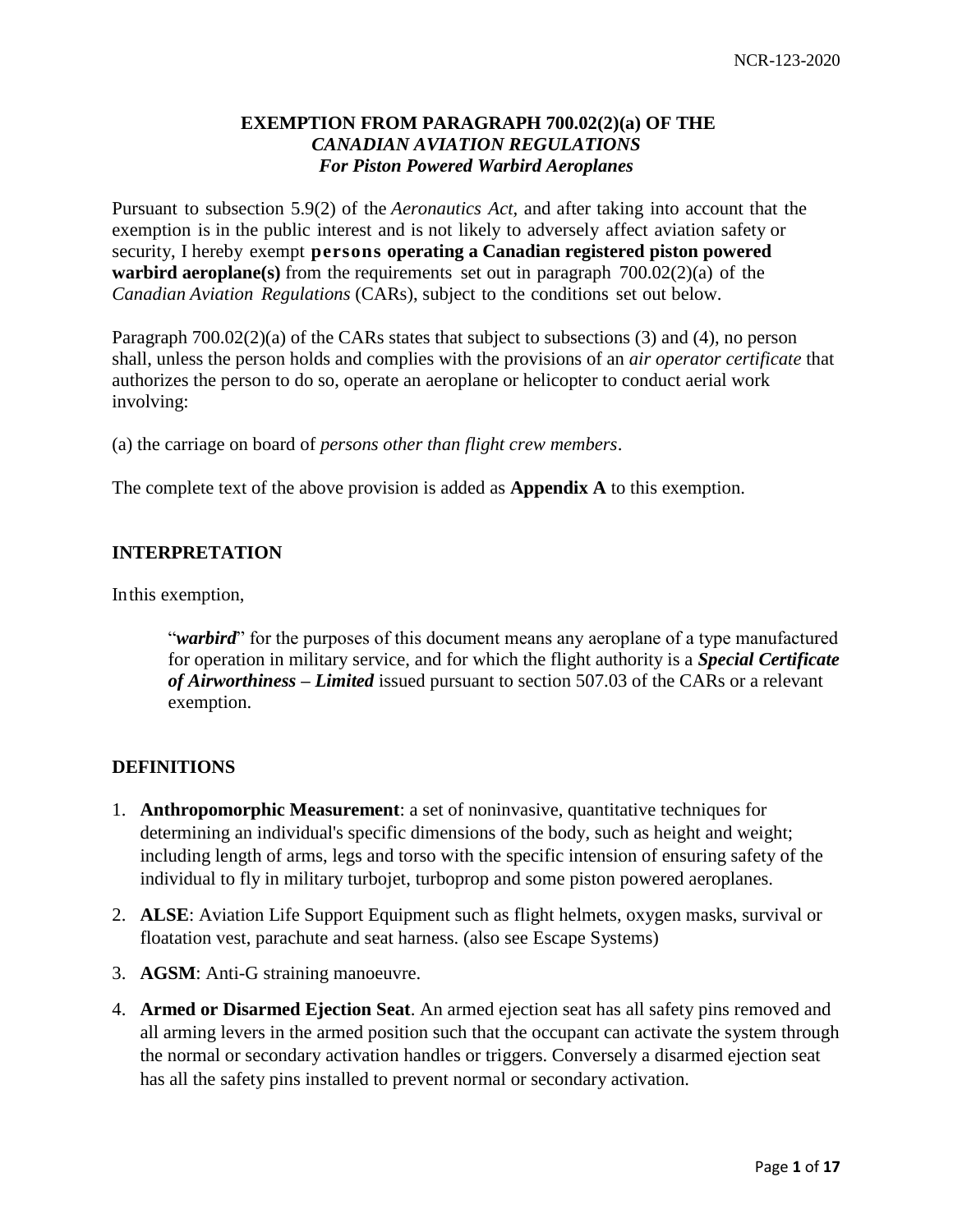5. **Ejection Seat:** an emergency escape seat for propelling an occupant out and away from an aeroplane. These seats may be fitted with rockets and safety pins where they can be "armed" and "disarmed". Ejection seats may also be used in an inert (fixed) state. When the seat(s) are inert the operator shall post a placard in each cockpit position to alert the occupant of that fact.

*Note*: Ejection seats are often referred to as "hot" for fully operational seats capable of ejection or "cold" for seats rendered inert.

- 6. **Escape System(s):** For the purposes of this document, an Escape System(s) shall include all of the following items as applicable to each aeroplane:
	- a. Aeroplane windows, doors or canopy that can be jettisoned by hand or mechanically and may include explosive devices.
	- b. Aeroplane seat system to include harness, built-in parachute and or survival kit and any fitted ejection handles, covers or pins.
	- c. ALSE: Pilot or passenger worn equipment such as helmet with visor and oxygen mask, anti-gravity trousers (g-suit), survival vest, personal floatation device (mae west vest), ejection seat harness or connections and parachute.
- 7. **PIC**: Pilot in Command

**Note**: For any definitions not specified in this document refer to CARs.

## **PURPOSE**

This exemption allows a person who does not hold an Air Operator Certificate (AOC) issued under subpart 702 of the CARs but has the qualifications mentioned herein, to conduct aerial work involving the carriage for hire or reward of persons other than flight crew members while operating a Canadian registered piston powered aeroplane(s) with a *Special Certificate of Airworthiness - Limited* meeting the description of warbird.

# **APPLICATION**

This exemption applies to a person when operating a Canadian registered piston powered aeroplane(s) with a **Special Certificate of Airworthiness - Limited** and meeting the description of warbird to conduct aerial work involving the carriage for hire and reward of persons other than flight crew members **without holding an AOC or PORD**.

The exemption ceases to apply to a person operating a Canadian registered piston powered warbird aeroplane(s) who breaches a condition of this exemption.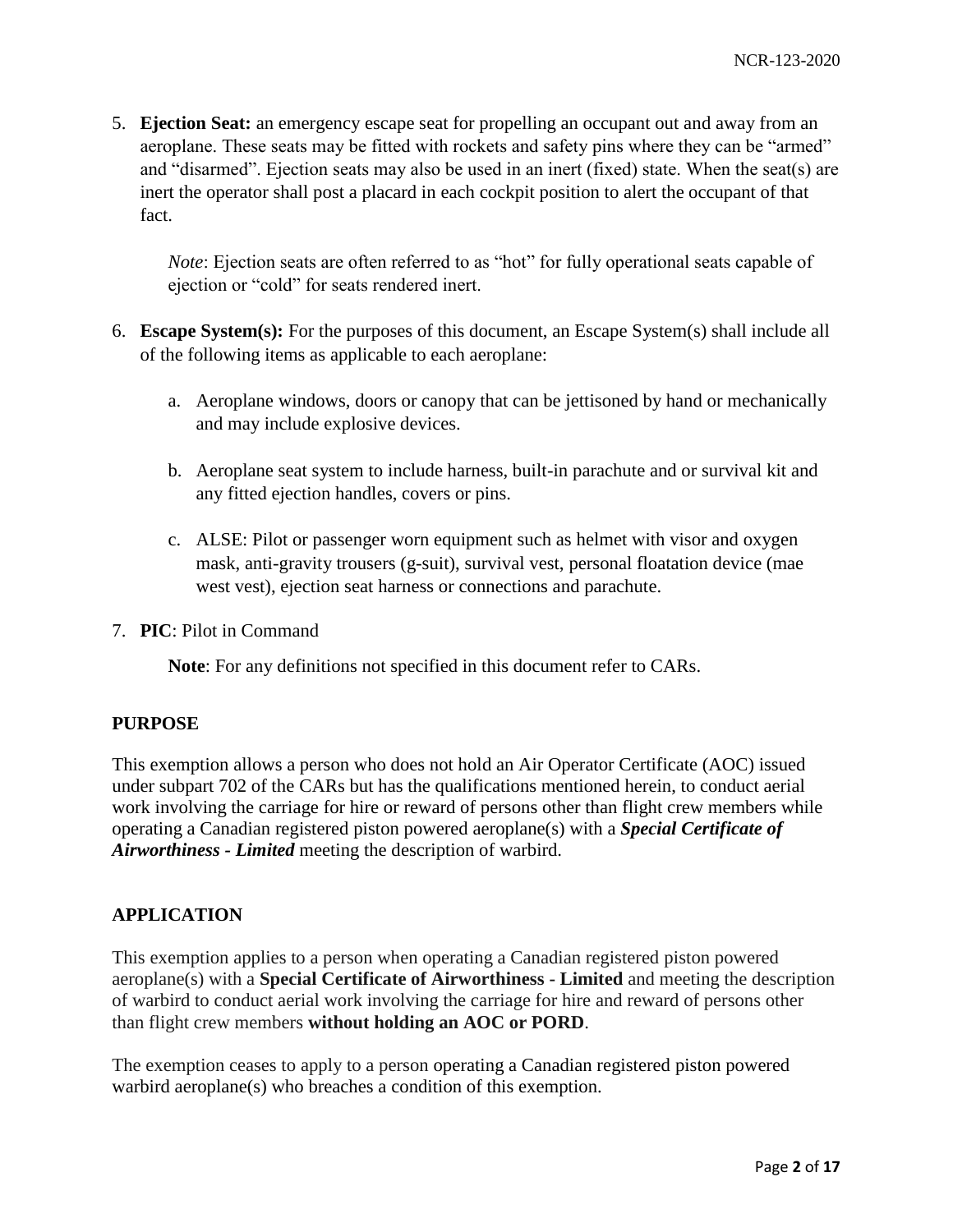## **CONDITIONS**

This exemption is subject to the following conditions:

### **GENERAL:**

- 1. Individuals or museums operating aeroplanes under this exemption and their pilots henceforth referred to as "**the operator**" shall not engage in the transportation of passengers on a unit toll basis (fare per person), on point-to-point flights.
- 2. The "carriage of persons" is restricted to flights which take-off and land at the same aerodrome.
- 3. The operator shall maintain an accurate passenger manifest with name(s) of each passenger and their emergency contact information for each flight. The manifest shall be available to airport and or emergency agencies upon request.
- 4. The operator shall comply with all relevant provisions of the *Canadian Aviation Regulations* not specifically exempted in this legal instrument.
- 5. The operator shall maintain a list of registrations and serial numbers for all aeroplanes used for the carriage of persons.
- 6. The operator shall comply to the conditions specified on the Operating Conditions associated with the aeroplane's *Special Certificate of Airworthiness – Limited.*

## **MAINTENANCE:**

- 7. All non-specialized maintenance shall be performed and released under the control of an approved maintenance organization with a rating appropriate to the work performed, or by the holder of an appropriately rated Aircraft Maintenance Engineer licence who holds a restricted certification authority issued by the Minister.
- 8. All specialized work shall be performed and released under the control of an approved maintenance organization with a rating appropriate to the work performed.
- 9. The aeroplane shall be maintained in accordance with a Maintenance Schedule submitted to and formally approved by Transport Canada.

## **IDENTIFICATION OF COMPANY PERSONNEL:**

10. Operators shall ensure that all crew members and ground crew are clearly identified by one of the following methods; Company uniforms, shirt, hat or nametag for passengers to easily identify them at any time of the flight experience operation.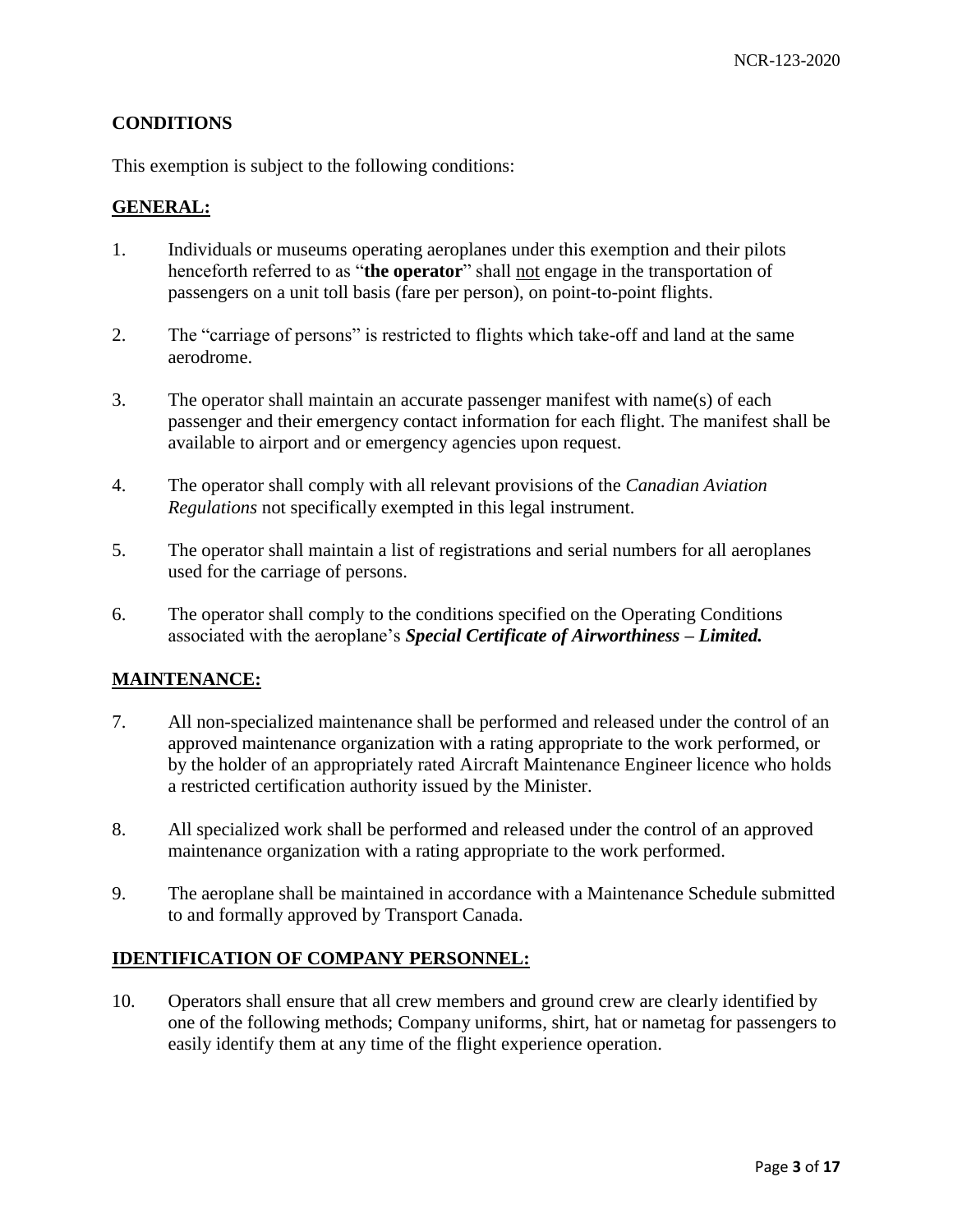### **PASSENGER CONSENT:**

- 11. Operators shall ensure the passengers are thoroughly briefed on the intended flight, that they understand the associated risks and that they agree to the proposed flight plan.
- 12. Prior to each flight, the operator shall notify the passengers that the aeroplane is operated in accordance with Ministerial exemptions from the regulations established for Commercial Air Operators.
- 13. Passengers are to be made aware of the risk inherent in the activity and that there is a higher level of risk than that involved in flying on a modern commercial carrier and that this activity could result in serious injury or death.
- 14. The operator shall carry a copy of this exemption on board and shall offer passengers an opportunity to review the exemption prior to each flight.

## **MEDICAL:**

- 15. The operator shall ensure that passengers complete a medical declaration of fitness stating the individual(s) is capable of flying in a warbird aeroplane capable of high G manoeuvres and aerobatic flight.
- 16. As required, operators shall determine by measuring or weighing passengers as needed to ensure they meet any anthropometric restrictions of the specific aeroplane and related escape systems.
- 17. For aeroplane equipped with a parachute or with a seat minimum or maximum weight limit, this declaration shall include a recorded weight of each passenger.
- 18. Consideration shall be given to how passengers would cope in case of an aeroplane abandonment or ground egress from the aeroplane and only those deemed capable of coping with egress procedures shall be allowed on board.
- 19. Operators shall refuse to fly any person they judge will not have the capacity to climb in or out of the aeroplane, cope with cramped entryway, restrictions of a compact seating area in a cockpit or cabin including harness, parachute straps and wearing a helmet and oxygen mask (as applicable).

### **AGE RESTRICTION:**

20. The operator shall restrict passengers to those 12 years of age and older, who meet the requirements of the medical conditions stated above and are capable of understanding the aeroplane safety features and the emergency procedures to be conveyed to them during the pre-flight briefing.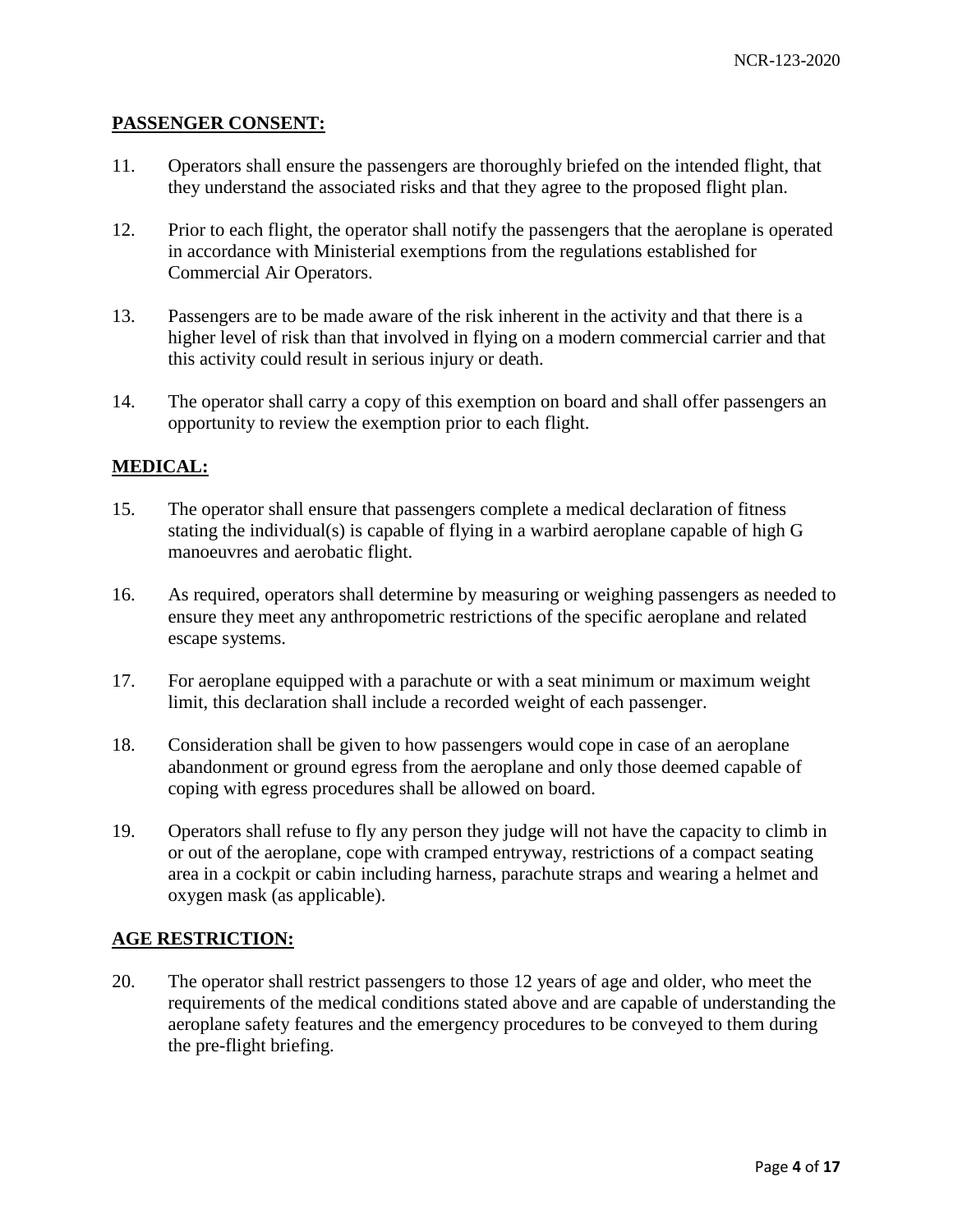- 21. Passengers 18 and over shall sign a waiver to confirm they understand the training they have received and the risks associated with flying in the aeroplane.
- 22. For passengers 12 to 17 years of age the operator shall ensure that an accompanying adult shadows the minor during all briefings and or training and that adult shall sign the waiver to confirm they are satisfied the minor understands and is able of coping with the requirements of the flight.

## **ESCAPE SYSTEM TRAINING PROGRAM (ESTP) WITH EJECTION SEATS**:

- 23. Pilots operating an aeroplane with a functional ejection seat **(whether the seat is armed or not armed in flight)**, aeroplanes where a parachute shall be worn, shall satisfactorily complete an ESTP meeting the points below.
- 24. The training shall be aeroplane and ejection seat make and model specific.

The ESTP training is valid until the first day of the thirteenth month after completion. The training and validity date shall be kept in the pilot file.

*Note*: An ESTP instructor who conducts a complete course of training required within this training program will be considered to have completed that course for his or her own training requirement with appropriate documentation.

- 25. These conditions are to be used as a minimum requirement when developing an ESTP as required by certain aeroplane's operating limitations. The conditions may also be used as a tool to evaluate the content of an operator's ESTP.
- 26. The pilot ESTP shall contain the following elements:
	- a. An ESTP revision control process, that may include a table of contents, log of revisions, and a List of Effective Pages (LEP);
	- b. Ejection seat training curricula; and
	- c. The ESTP shall contain a description of each training topic, including its objectives and standards with separate curricula for person(s) acting as PIC.
- 27. **Classroom Training**: The academic curriculum shall contain the following training topics as they relate to ejection seats or the act of ejecting for each training position:
	- i. Introduction/Ejection Philosophy.
	- ii. Operational Risk Management Planning and Public Safety.
	- iii. Review of Aeroplane Operating Limitations and Requirement for ESTP.
	- iv. Crew Resource Management.
	- v. Single Pilot Resource Management.
	- vi. Making the Ejection Decision and Human Factors.
	- vii. Passenger Qualifications: Medical, Height, and Weight (if applicable).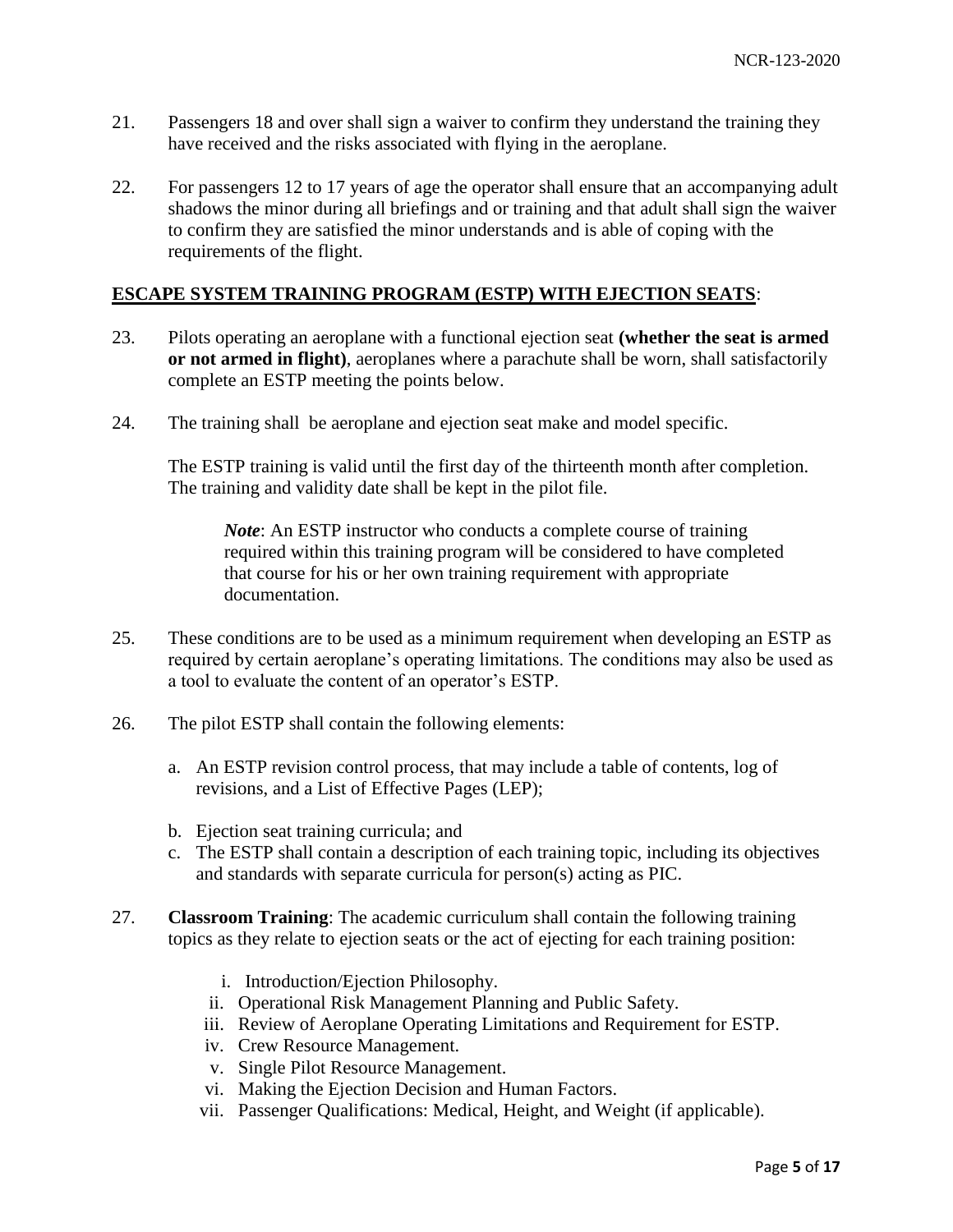- viii. Passenger Practical Aeroplane Safety Briefing.
- ix. Post-Ejection Communications and Survival, including Search and Rescue (SAR) considerations.
- x. Aeroplane-Specific Training. The aeroplane training specific to each make and model flown shall include the following topics:
	- A. Overview of Ejection Seat system.
	- B. Ejection sequence through to touchdown.
	- C. Operational limitations and ejection envelope: altitude, attitude, and speed.
	- D. Allowable heights and weights for occupants (if applicable).
	- E. Aeroplane and seat markings.
	- F. Ejection seat controls/features/safety devices.
	- G. Ejection seat arming/safe procedures.
	- H. Ejection seat preflight and strap-in procedures.
	- I. Emergency procedures requiring ejection.
	- J. Ejection seat egress and emergency ground egress procedures.
	- K. Body position for ejection.
	- L. Ejection system failures.
	- M. Parachute system, harness, buckles and controls.
	- N. Manual bailout procedures (if applicable).
	- O. Post-ejection procedures, including common parachute malfunctions and ground hazards.
	- P. Possible injuries typically caused by ejection.

## **ESTP WITH PARACHUTES ONLY:**

- 28. Pilots operating an airplane without serviceable ejection seats but equipped with a parachute shall satisfactorily complete an ESTP meeting the points below:
- 29. The training shall be aeroplane and parachute make and model specific.

The ESTP training is valid until the first day of the thirteenth month after completion. The training and validity date shall be kept in the pilot file.

*Note*: An ESTP instructor who conducts a complete course of training required within this training program will be considered to have completed that course for his or her own training requirement with appropriate documentation.

- 30. These conditions are to be used as a minimum requirement when developing an ESTP as required by certain aeroplane's operating limitations. The conditions may also be used as a tool to evaluate the content of an operator's ESTP.
- 31. The ESTP shall contain the following elements: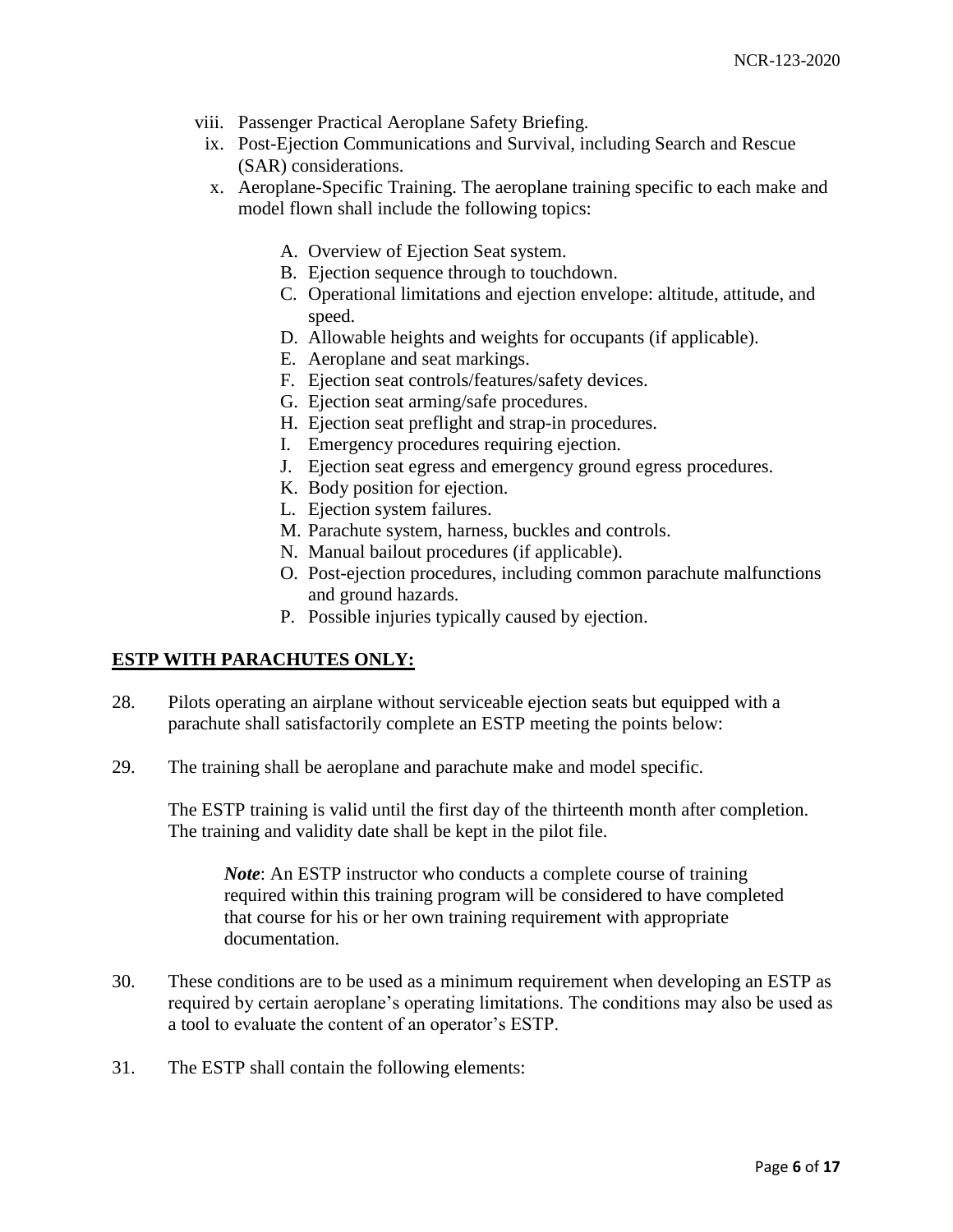- a. An ESTP revision control process, that may include a table of contents, log of revisions, and a List of Effective Pages (LEP);
- b. The ESTP shall contain a description of each training topic, including its objectives and standards with separate curricula for person(s) acting as PIC.
- 32. **Classroom Training**: The academic curriculum shall contain the following training topics as they relate to the act of ejecting for each training position:
	- i. Introduction/Bailout Philosophy.
	- ii. Operational Risk Management Planning and Public Safety.
	- iii. Review of Aeroplane Operating Limitations and Requirement for ESTP.
	- iv. Crew Resource Management.
	- v. Single Pilot Resource Management.
	- vi. Making the Bailout Decision and Human Factors.
	- vii. Passenger Qualifications: Medical, Height, and Weight (if applicable).
	- viii. Passenger Practical Aeroplane Safety Briefing.
	- ix. Post Bailout Communications and Survival, including Search and Rescue (SAR) considerations.
	- x. Aeroplane-Specific Training. The aeroplane training specific to each make and model flown shall include the following topics:
		- 1. Overview of canopy system.
		- 2. Bailout sequence through to touchdown.
		- 3. Operational limitations and and bail-out envelope: altitude, attitude, and speed.
		- 4. Allowable heights and weights for occupants (if applicable).
		- 5. Aeroplane and seat markings.
		- 6. Emergency procedures requiring bailout.
		- 7. Seat egress and emergency ground egress procedures.
		- 8. Parachute system, harness, buckles and controls
		- 9. Manual bailout procedures.
		- 10. Post-bailout procedures, including common parachute malfunctions and ground hazards.
		- 11. Possible injuries typically caused by bailout.

### **BRIEFINGS:**

### 33. Aeroplane with *serviceable ejection seat – armed or unarmed*:

The following practical aircraft safety briefing items required for a passenger briefing prior to every flight are listed below. Passenger briefing shall be completed by a pilot who has completed the classroom training, including aircraft-specific training, for that aircraft and shall include these topics:

- a. Overview of the Ejection System.
- b. Aircraft and Seat Markings.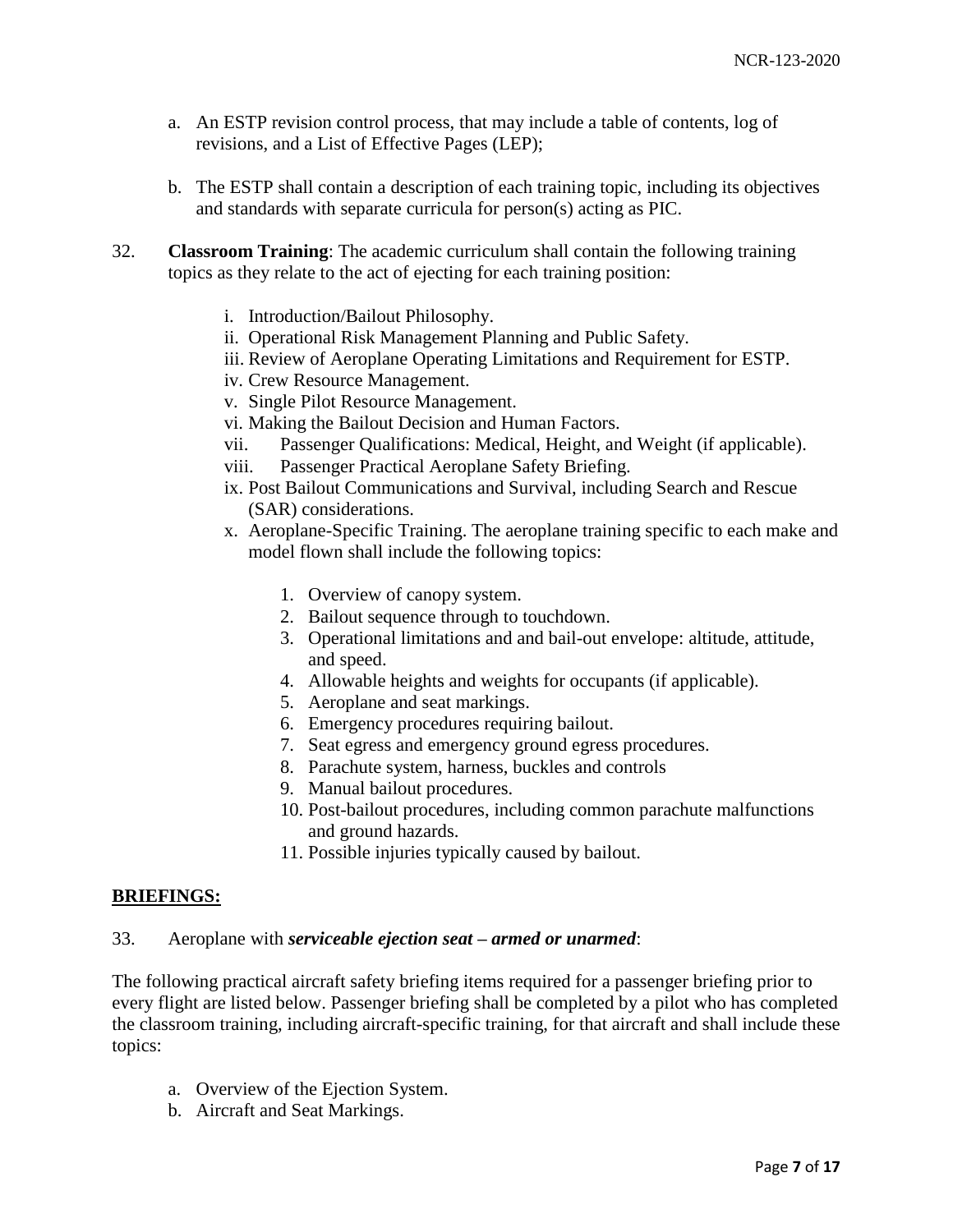- c. Ejection Sequence.
- d. Ejection Seat Controls/Features/Safety Devices.
- e. Ejection Seat Arming/Safe Procedures.
- f. Strap-In.
- g. Ejection Seat Egress and Emergency Ground Egress.
- h. Body Position for Ejection.
- i. Ejection Seat Failure and Manual Bailout (if applicable).
- j. Post Ejection Procedures.
- k. Injuries Typically Caused by Ejection.
- l. Coordination, Communications, and Communications Failure Procedures.

Standard of Completion:

Passengers shall understand the basic concept of the ejection system and be able to perform an ejection under normal supervision.

### 34. Aeroplane *without serviceable ejection seat but equipped with parachute*:

The following practical aircraft safety briefing items required for a passenger briefing prior to every flight are listed below. Passenger briefing shall be completed by a pilot who has completed the classroom training, including aircraft-specific training, for that aircraft and shall include these topics:

- a. Overview of the Canopy System.
- b. Aircraft and Seat Markings.
- c. Bailout Sequence.
- d. Strap-In.
- e. Seat Egress and Emergency Ground Egress.
- f. Bailout procedure.
- g. Post Bailout Procedures.
- h. Injuries Typically Caused by Bailout.
- i. Coordination, Communications, and Communications Failure Procedures.

#### Standard of Completion:

Passengers shall understand the basic concept of the Bailout procedure and be able to perform a bailout under normal supervision.

- 35. In addition to the requirements of *Canadian Aviation Regulation* 602.89 and the ESTP, passengers shall be briefed by the pilot flying with them or a designated and qualified person to conduct such briefings prior to each flight on the following items (as applicable);
	- Duration of flight
	- Proposed geographic area and route for the flight
	- Proposed maneuvers to be flown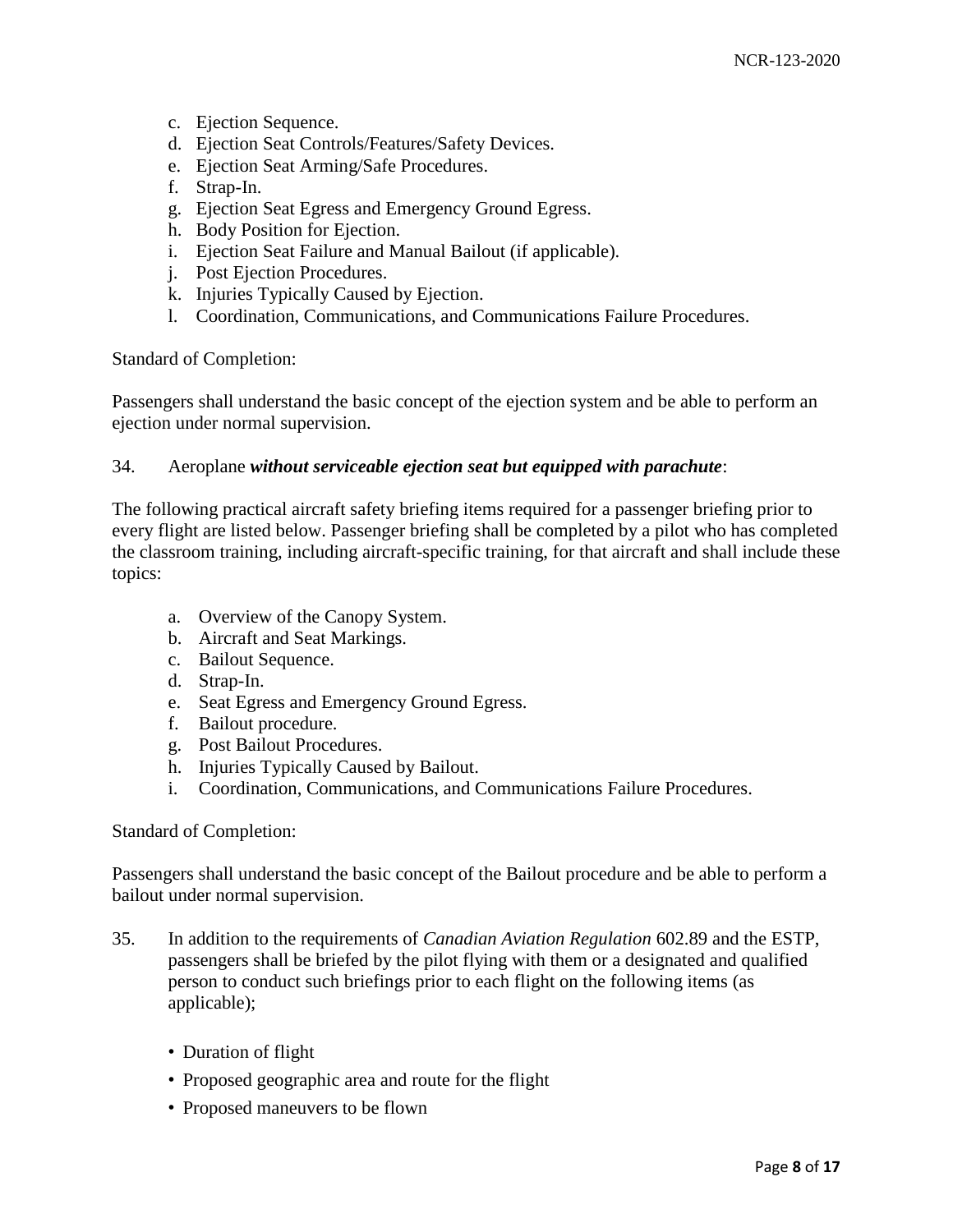- Use or restrictions for their personal photographic equipment or smart phones
- Aviation Life Support Equipment (ALSE) flying suit, helmet, and oxygen mask. If oxygen masks are worn the operator shall ensure the passenger(s) know how to remove the mask during flight to use an airsickness bag.
- The location of airsickness bags and where to stow the bag after use.
- Proper footwear such as full coverage shoes or leather boots and gloves. Footwear that allows portions of the feet to be exposed, have high heels or are too loose in case of emergency egress shall not be worn.
- Flight physiology: effects of G (gravity) and teach the AGSM (anti-G straining manoeuvres).
- Aeroplane entrances, emergency exits, ladder and canopy functions.
- Seating locations, brace positions or procedures for feet and hands in case of an emergency landing or aircraft abandonment if not covered in ESTP ground training.
- Aeroplane's aural or light signals and any hand signals in case of emergency.
- Procedure to follow for ground egress.
- 36. For formations flights, the operator shall conduct a briefing prior to each flight to include all normal pre-flight considerations and ensure the briefing includes, but is not limited to, the following:
	- Formation or aeroplane call sign / formation position / crew + passenger assignments.
	- Formation procedures for joint-up / formation changes and break up for landing
	- Formation calls / hand signals.
	- Procedure for passengers to communicate with the crew without interfering with pilot(s).
	- Knock-it-off call / signal for emergencies.
	- Emergency recovery procedures / formation break up procedure / safe altitudes  $\&$ headings.
	- Briefing of route and areas to be avoided (built-up areas).
	- Camera aeroplane location and procedures (as applicable).

### **AEROPLANE ORIENTATION:**

- 37. As necessary, the operator shall conduct cockpit or cabin orientation to include aeroplane steps, canopy procedures and review ESTP portion for seat harness system, parachute harness, seat functions.
- 38. The orientation shall include verbal or hand signal procedures to abandon or egress from the aeroplane. As such passengers shall be requested to repeat these signals as part of the orientation to satisfy the operator that they understand the signals.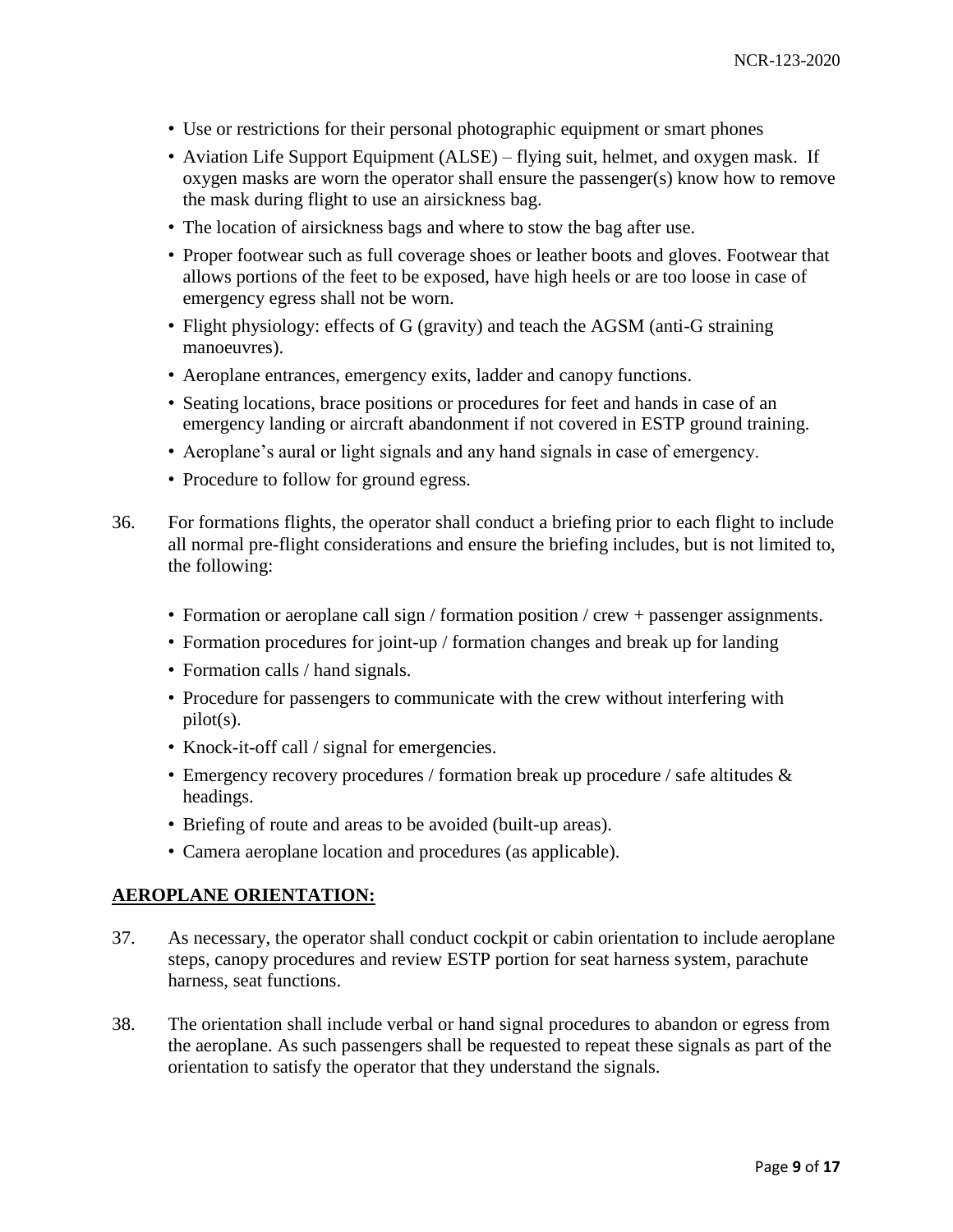- 39. For any aeroplane fitted with ejection seat and parachute, a ground based platform with a seat, harness, parachute and flight gear may be used to teach the equipment and associated emergency drills only if the seat and systems are identical to the aeroplane.
- 40. For aeroplanes where passengers are not seated in passenger cabin environment but rather in a cockpit layout such as a P51D or P40 (tandem or side by side) the passenger(s) shall demonstrate successful egress from the aeroplane on their own within 20 seconds.
- 41. The operator shall conduct flight control and intercom familiarization for passengers in a cockpit seat with flight controls. This shall instruct the passenger(s) on the protocol of "You Have Control – I Have Control" as well as instructing passengers of a safe place to rest their hands and feet or handhold locations during flight.

# **PASSENGER HANDLING DURING FLIGHT:**

- 42. A designated flight crew member shall accompany passengers during the flight in each seating compartment for 2 or more passengers or have positive visual and or electronic communications with the passengers.
- 43. The operator shall ensure that at no time the crew to passenger ratio is not less than one flight crew per 4 passengers.
- 44. Passengers shall be seated in accepted seats, authorized by the Minister for the purpose of carrying passengers with seatbelts for all takeoffs and landings.

# **PILOT TRAINING & QUALIFICATIONS RECORDS:**

45. The PIC shall hold at least a commercial pilot licence and a valid medical certificate.

### 46. **Pilot experience – Piston Powered Single-Engine Aeroplanes:**

The PIC shall meet the following minimum experience levels:

|                                                  | Total<br>Time | Time as<br><b>PIC</b> | Time in<br>Category | Specific<br>Aircraft Type | Tailwheel<br>(as applicable) |
|--------------------------------------------------|---------------|-----------------------|---------------------|---------------------------|------------------------------|
| Fixed pitch propeller $\&$<br>fixed landing gear | 250           | 150                   | 100                 |                           | 25                           |
| Complex aircraft                                 | 500           | <b>200</b>            | 200                 |                           | 50                           |
| <b>Type rating required</b>                      | 750           | 250                   | 300                 | 10                        | 75                           |

## 47. **Pilot experience – Piston Powered Multi-Engine Aeroplanes:**

The PIC shall meet the following minimum experience levels: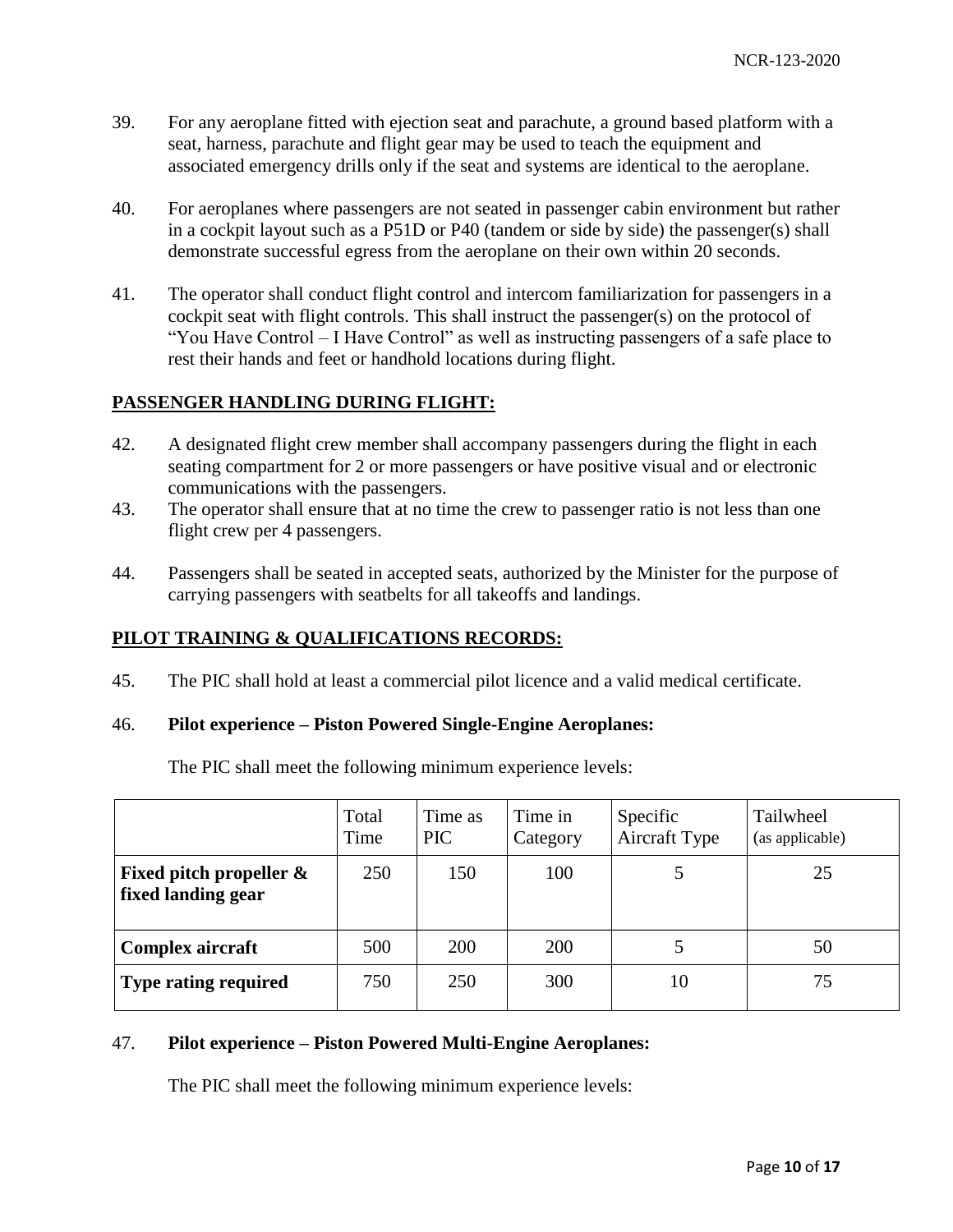|                                                           | Total<br>Time | Time in<br>Category $\&$<br>Class | Time as PIC<br>in multi-<br>engine<br>aircraft | Specific<br>Aircraft<br><b>Type</b> | Landings $\&$<br>takeoff in Type | Tailwheel<br>(as applicable) |
|-----------------------------------------------------------|---------------|-----------------------------------|------------------------------------------------|-------------------------------------|----------------------------------|------------------------------|
| <b>Type rating not</b><br>required $\&$ 900 hp<br>or less | 500           | 100                               | 100                                            | 10                                  | 10                               | 50                           |
| <b>Type rating required</b><br>or more than 900 hp        | 1500          | 400                               | 250                                            | 20                                  | 25                               | 100                          |

For aeroplanes designated as two crew the Second in Command (SIC) shall meet the following experience levels:

|                                                        | Total<br>Time | Time in<br>Category $\&$<br>Class | Time as PIC<br>in multi-<br>engine<br>aircraft | Specific<br>Aircraft<br>Type | Landings $\&$<br>takeoff in Type | Tailwheel<br>(as applicable) |
|--------------------------------------------------------|---------------|-----------------------------------|------------------------------------------------|------------------------------|----------------------------------|------------------------------|
| <b>Type rating not</b><br>required & 900 hp<br>or less | 500           | 100                               | 50                                             | 10                           | 10                               | 50                           |
| <b>Type rating required</b><br>or more than 900 hp     | 1500          | 250                               | 100                                            | 20                           | 25                               | 100                          |

- 48. Pilots shall maintain the following currency minimums on the specific type of aeroplane to be flown:
	- a. Complete an annual proficiency check flight; and
	- b. Have 5 hours in the past 12 months; and
	- c. Have at least 1 flight and 3 takeoffs and landings in the past 90 days.
- 49. To fly formation flights under this exemption pilots shall satisfy one of the following qualifications:
	- a. Have graduated from military pilot training to wings standard, or
	- b. Hold Formation Credential issued by FAST or FFI in accordance with their FAAaccepted formation program, or
	- c. Hold a Formation SAC issued by TCCA or the FAA based on recommendation of the International Council of Airshows in accordance with their TCCA/FAA accepted ACE manual.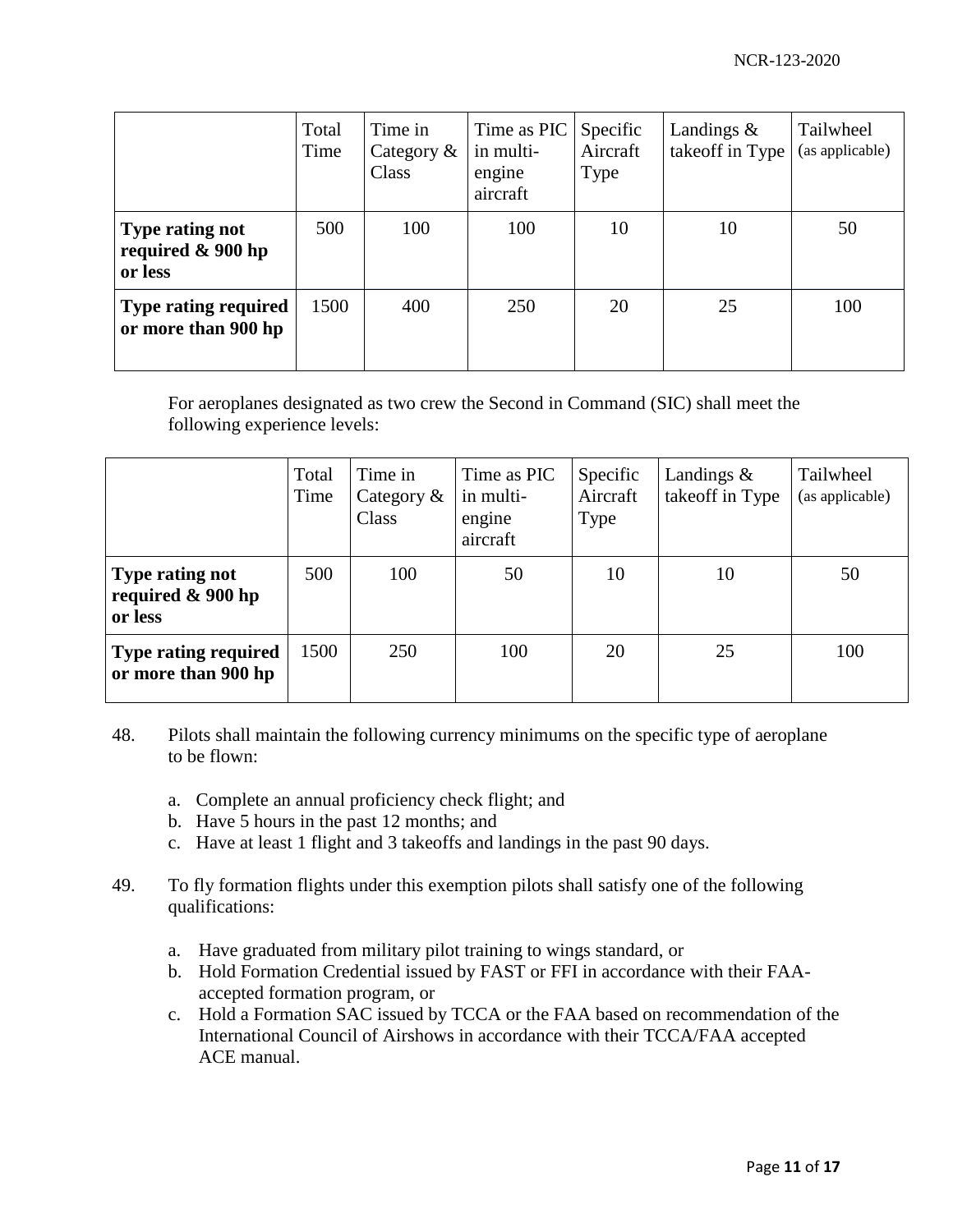- 50. Every PIC in the formation shall have flown at least one Formation sortie in the previous 90 days.
- 51. Every PIC in the formation shall have completed a periodic formation check flight within the previous 24 months.
- 52. The operator shall maintain a list of pilot qualifications and annual training in accordance with the conditions of this exemption. The list shall consist of at least the following information:
	- Pilot name
	- Pilot licence and medical showing validity dates
	- Summary of hours showing evidence of meeting the required experience minimums.
	- TC validation for any lower experience minimums than those specified in this document.
	- F.A.S.T. card qualification of organization equivalent (formation pilots only)
- 53. The operator shall comply with their own Company Operations Manual should they elect to write one, any Standard Operating Procedures and the Aeroplane Flight Manual, accepted procedures or their own state restrictions for the type if those are more restrictive than this exemption.
- 54. The operator shall ensure that all pilots conduct "*Annual*" proficiency training in their type or category of aeroplane and are current in their type or category of aeroplane used for the carriage of persons.
- 55. Annual Proficiency Pilot Training shall include but is not limited to;
	- An open book examination with a minimum of 25 questions, reviewed and corrected to 100%, on aeroplane systems and limitations, normal and emergency procedures, *ESTP*, owner or organization procedures for the carriage of persons.
	- Training flight(s) to ensure proficiency with a qualified pilot on aeroplane type or category, as designated by the Operator to review normal, abnormal and emergency procedures in accordance with the AFM (Aeroplane Flight Manual) or accepted procedures for the aeroplane.
	- High performance manoeuvres such as aerobatics, overhead breaks and closed patterns to proficiency.
	- Formation flight training and currency in accordance with international organization Formation and Safety Team (F.A.S.T.) training or organization equivalent SOP.
- 56. The operator shall ensure that initial, annual and recurrent training program conducted in different category and type of aeroplane due to lack of full dual controls or limited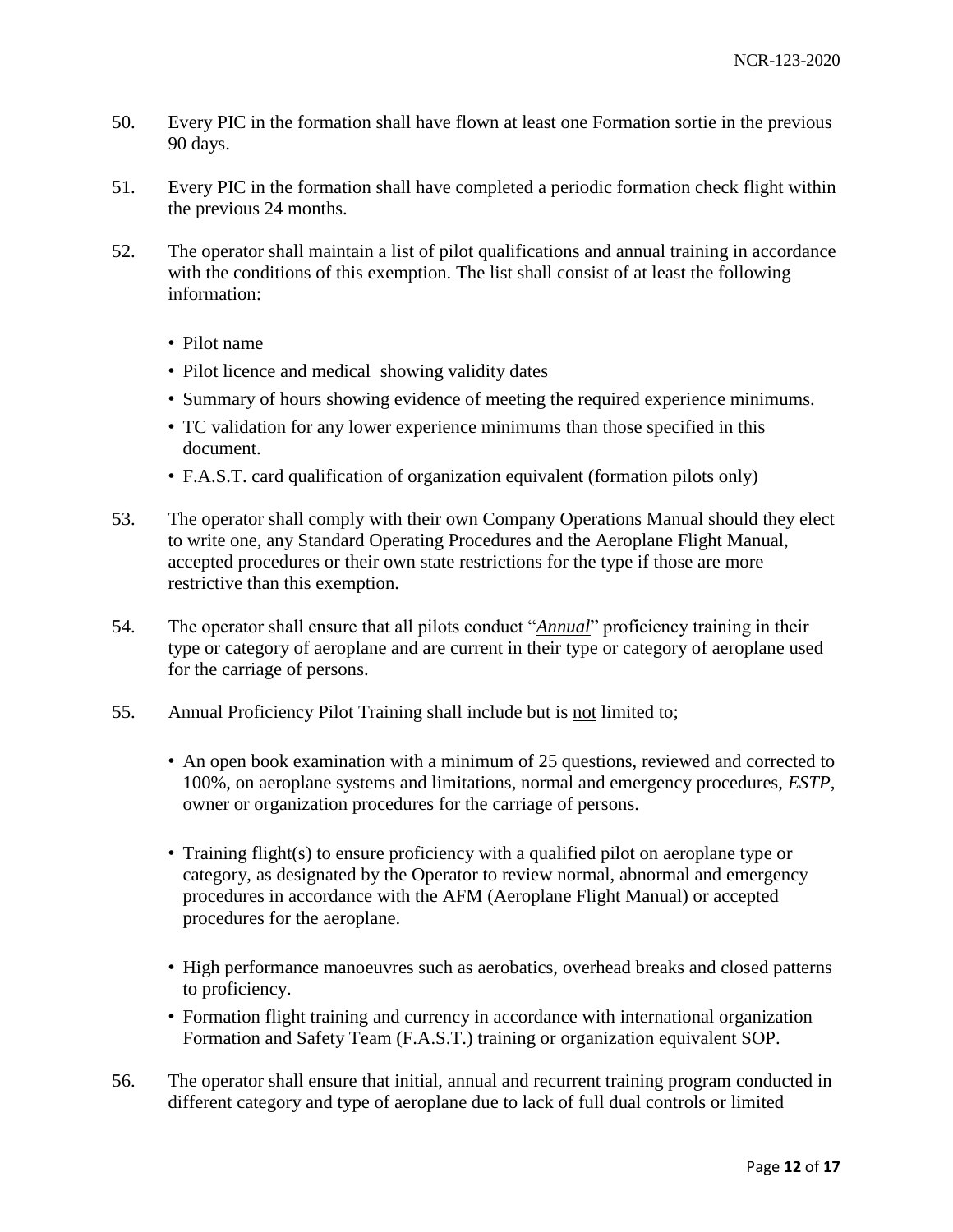availability of a specific type of aeroplane is submitted in writing to Transport Canada for approval prior to conducting passenger flights.

57. The operator shall record initial, annual and recurrent training for each pilot and a summary of training for each pilot with validity dates shall be made available to the Minister upon request. These records shall be retained for a period of 2 years minimum.

## **PLACARDS:**

58. The operator shall display a placard affixed next to the passenger entrance of the aeroplane which states:

### **WARNING**

## **YOU FLY IN THIS AIRCRAFT AT YOUR OWN RISK. THIS AIRCRAFT DOES NOT COMPLY WITH INTERNATIONALLY RECOGNIZED STANDARDS.**

### **AVIS**

# **VOUS VOLEZ À BORD DE CET AÉRONEF À VOS PROPRES RISQUES. CET AÉRONEF N'EST PAS CONFORME AUX NORMES RECONNUES À L'ÉCHELLE INTERNATIONALE.**

59. The operator shall display a placard marking each door, panel or canopy with clear instructions for unlocking, locking, closing, opening or jettisoning as appropriate.

## **FLIGHT RESTRICTIONS:**

- 60. The carriage of external stores is prohibited with the exception of external fuel tanks and properly mounted camera systems such as GoPro or Garmin VIRB.
- 61. Unless the aeroplane is equipped for IFR flight and the pilot(s) is suitably qualified, the flight shall be restricted to VFR operations.
- 62. For IFR equipped aeroplane with a suitably qualified pilot(s), IFR operations can be conducted to VFR-On-Top. These flights are limited to VFR weather for departure, arrival and alternate.
- 63. Flights below 1000 feet above ground level shall not be conducted unless for takeoff, landing or an emergency.
- 64. Aerobatic manoeuvres shall not be conducted below 3000 feet above ground or over built up areas.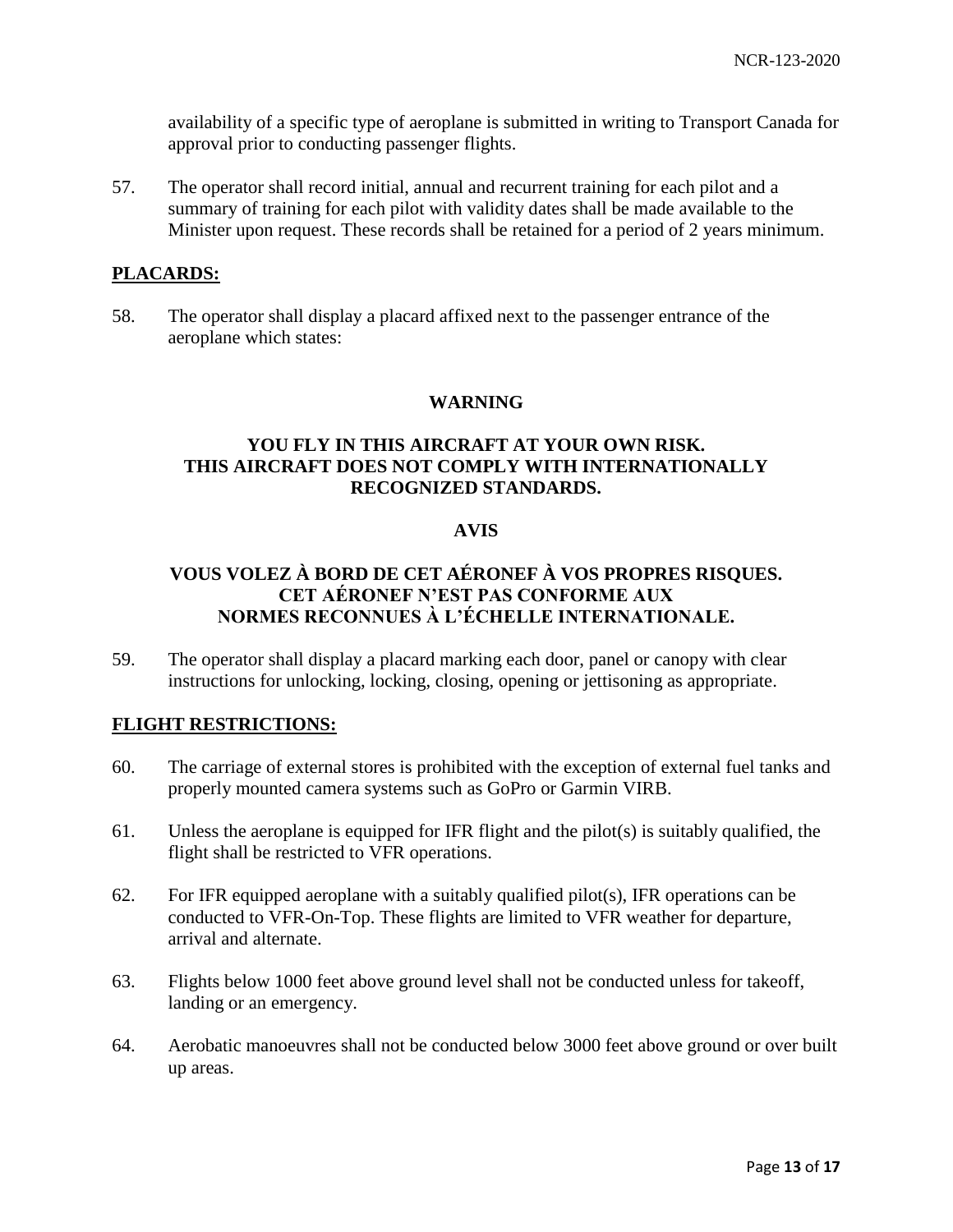- 65. At airports with air traffic control facilities, pilots may perform overhead breaks and closed patterns with ATC coordination and approval only. At uncontrolled airports pilots may perform overhead breaks and closed patterns only if they can ascertain that no conflict exists with other aircraft operating in the vicinity of that airport.
- 66. The operator shall ensure that the runway length conforms to the requirements specified in the aeroplane flight manual, or equivalent performance documentation or in accordance with the normal operations for the type for take-off and landing. The operator shall calculate distances for each flight and record this information for runways used.
- 67. Formation flights shall be conducted in accordance with the reference points, aircraft spacing and procedures/policies specified in the documentation provided by the organization who has issued the formation credentials.
- 68. Formation aeroplanes shall not fly closer than 1/2 wing span away from each other.
- 69. Formation aerobatic flights shall not be conducted with paying passengers.
- 70. Formations flights shall not exceed 4 aeroplanes plus a camera aeroplane. The camera aeroplane shall maintain a safe distance to ensure there is no conflict with any formation aeroplane that may need to pull out of formation for emergencies.

## **AERODROME OPERATION:**

- 71. Operators shall respect any and all airport/aerodrome specific procedures for having passengers on the movement area.
- 72. Passenger(s) shall be escorted by the pilot or a trained representative at all times while on the aerodrome movement area.
- 73. When Crash Fire Rescue (CFR) services are located at the intended airport of operation, operators shall supply the CFR crews with an Extraction Package for each type of aeroplane flown. Such package shall consist but not be limited to the following information:
	- A diagram denoting exits and seating areas on the aircraft including any bulkheads which may separate seating sections.
	- Instructions on how to operate the emergency exits/canopy
	- Seat mechanisms and seatbelt operations
	- Instructions on how to fight fire
	- Location and type of hazardous fluids/material in the aeroplane
- 74. This exemption is only valid in Canadian airspace unless accompanied by specific approval in writing from another state's aviation authority. At no times shall the operations outside of Canada exceed 3 calendar months in any calendar year.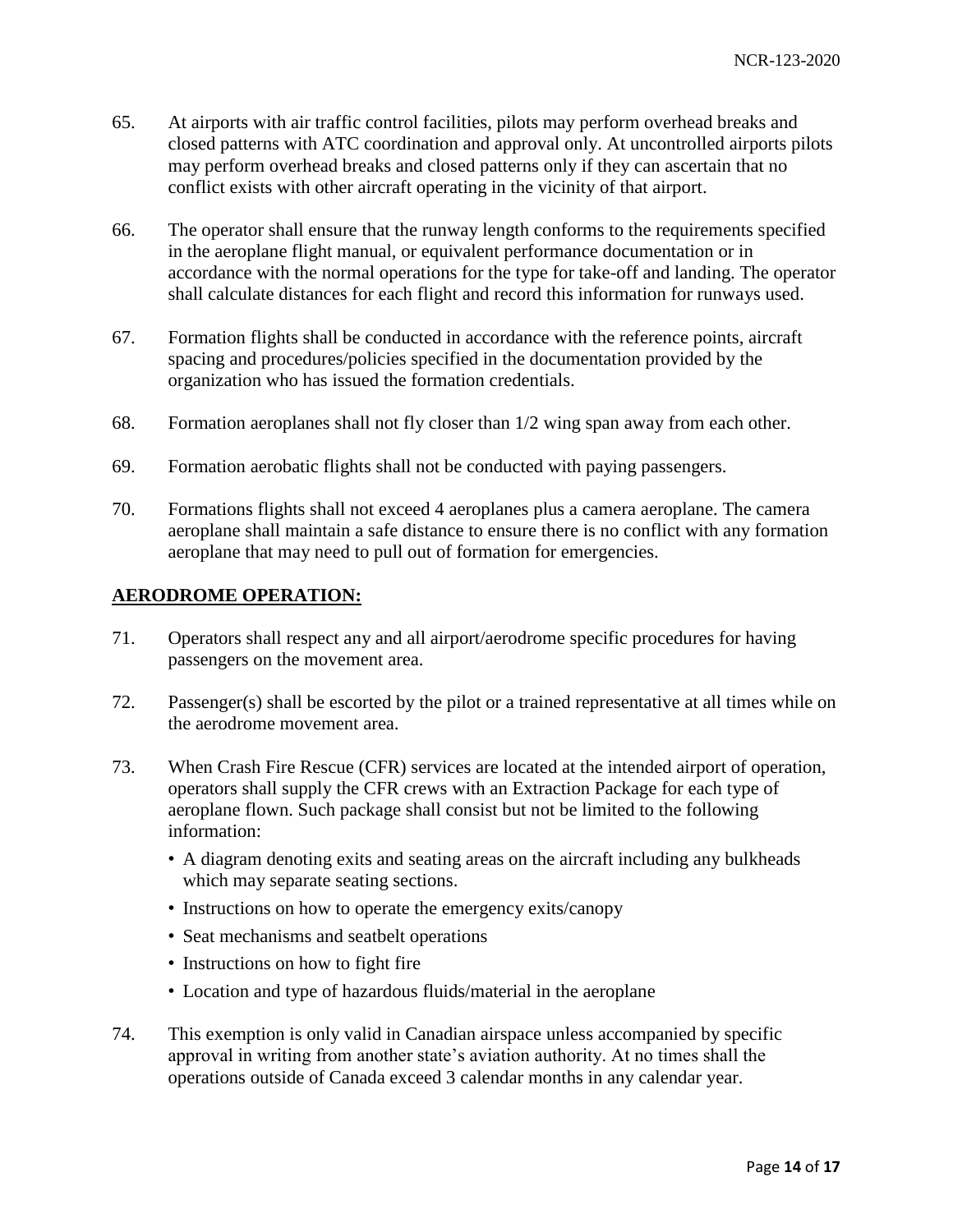## **VALIDITY**

The exemption is valid until the date on which the exemption is cancelled by the Minister in writing where she or he is of the opinion that it is no longer in the public interest or that it is likely to adversely affect aviation safety or security.

**DATED** at Ottawa, Ontario, Canada this 30<sup>th</sup> of April 2021, on **behalf of the Minister of Transport**.

Matan Clin

Nicholas Robinson Director General Civil Aviation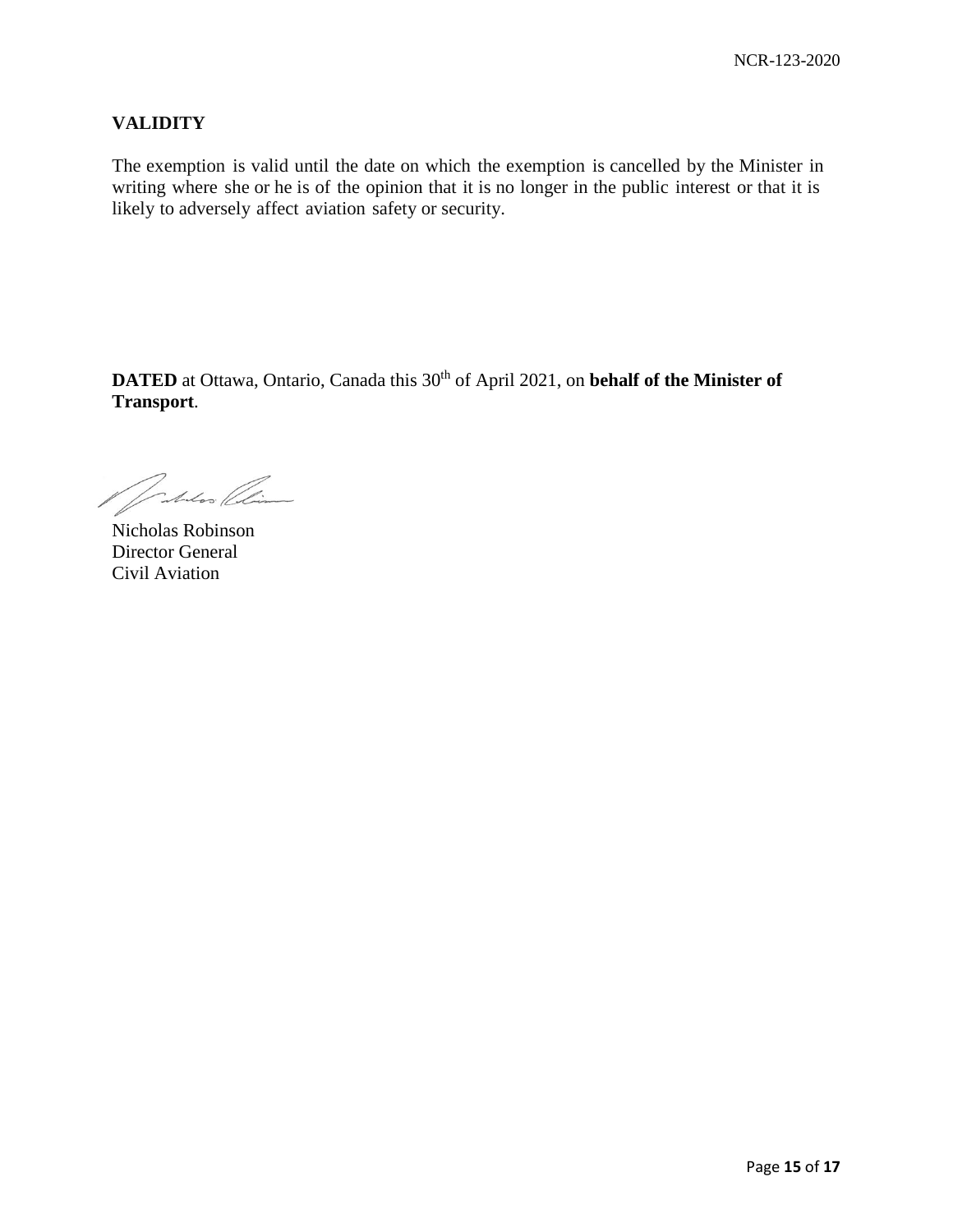# **APPENDIX A**

### **Pertinent provisions of the** *Canadian Aviation Regulations*

#### Requirements for air operator certificate

700.02 (1) No person shall operate an air transport service unless the person holds and complies with the provisions of an air operator certificate that authorizes the person to operate that service.

(2) Subject to subsections (3) and (4), no person shall, unless the person holds and complies with the provisions of an air operator certificate that authorizes the person to do so, operate an aeroplane or helicopter to conduct aerial work involving

#### *(a) the carriage on board of persons other than flight crew members;*

- (b) the carriage of helicopter Class B, C or D external loads;
- (c) the towing of objects; or
- (d) the dispersal of products.

(3) A person who does not hold an air operator certificate may conduct aerial work involving the dispersal of products if

(a) the person is a farmer;

(b) the person owns the aeroplane that is used to disperse the products;

(c) the products are dispersed for agricultural purposes; and

(d) the dispersal of the products takes place within 25 miles of the centre of the person's farm.

(4) A person who holds a flight training unit operator certificate may conduct aerial work involving the carriage of persons other than flight crew members on board a single-engined aircraft if

(a) the pilot-in-command is the holder of a valid flight instructor rating in the appropriate category of aircraft;

(b) the aircraft is operated in day VFR flight;

(c) there are no more than nine passengers on board; and

(d) the flight is conducted for the purpose of sightseeing operations.

(5) Despite subsections (1) and (2), a person who does not hold an air operator certificate may operate an air transport service, or operate an aeroplane or helicopter to conduct aerial work involving the transport of passengers or goods, if:

(a) the person holds a private operator registration document;

(b) the person operates the air transport service or conducts the aerial work under a management agreement with another person who has transferred to that person legal custody and control of the aeroplane used to operate the service or to conduct the work;